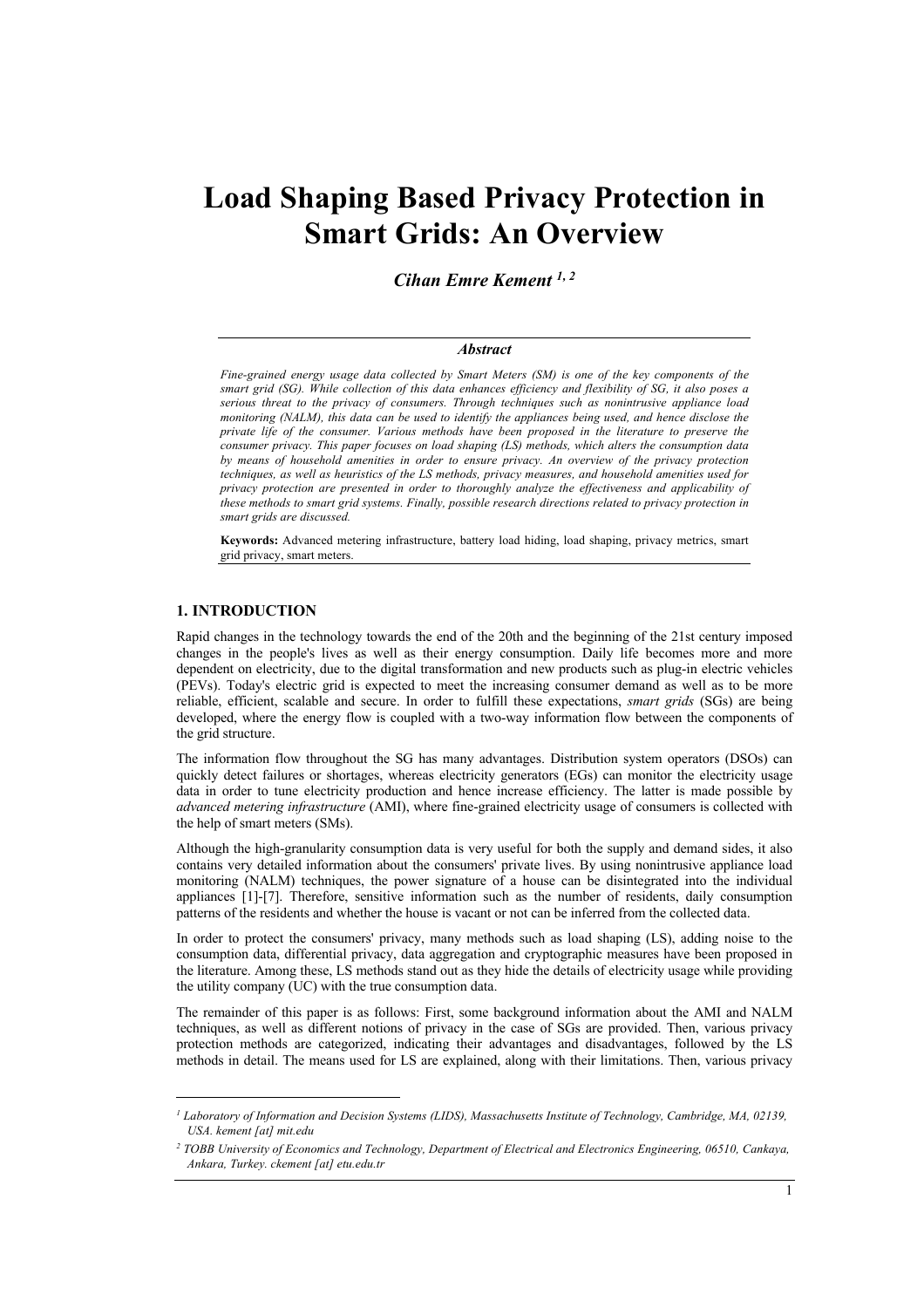measures proposed are reviewed. Finally, future research directions for LS based privacy protection in SGs are proposed. Concluding remarks are provided in the conclusion section.

## **2. BACKGROUND INFORMATION**

#### *2.1. Advanced Metering Infrastructure (AMI)*

AMI is an integrated system of communication networks and SMs which enables the two-way communication between consumers and UCs [8]. This two-way communication comes with many advantages. It enables DSOs to automatically detect outages, which would be otherwise reported by customers. UCs can learn a lot more detail about the electricity usage trends of their consumers. By using this information, UCs can increase their efficiency. Furthermore, UCs can provide real-time electricity prices to consumers, who can use this information to reduce their electricity bills by shifting their electricity usage to off-peak hours. This is an example of demand side management (DSM), a scheme where the electricity usage of consumers is changed by UCs by using various incentives.

#### *2.2. Nonintrusive Appliance Load Monitoring (NALM)*

NALM is a process for inferring which appliances have been used from the aggregated electricity load profile. Originally invented by Hart et al. [9] in 1985, today NALM is a family of methods all of which use different properties of the load signature in order to distinguish between electric appliances accurately.

NALM uses unique power signatures of appliances such as the (real and reactive) power levels, operation duration and periodicity to identify them. Appliances can in general be divided into three categories; namely ON/OFF appliances (such as a light bulb), Finite State Machine (FSM) appliances (such as refrigerators and washing machines) and continuously variable appliances (such as light dimmers and sewing machines). Unique properties of these appliance categories are utilized for an effective identification.

#### *2.3. Notions of Privacy*

Privacy threats that are introduced with the SG can be interpreted in different ways. As described earlier, NALM techniques can reveal the appliance usage data. However, some of this data can be of less importance in terms of privacy. For example; usage data of a toaster machine and a kettle can be interpreted as the resident being hungry, but how private this information is to the resident? These scenarios lead to different notions of privacy. NIST guidelines [11] listed some of the information which can be sensitive to the consumers as in Table 1. Some of these can be interpreted through the usage of metered load data.

*Table 1. Sensitive information made available by SGs [11].*

| Information   | <b>Description</b>                                                                                                                                    |
|---------------|-------------------------------------------------------------------------------------------------------------------------------------------------------|
| Name          | Name responsible for the account.                                                                                                                     |
| Address       | Location to which service is being taken.                                                                                                             |
| Meter Reading | kW, kWh power consumption collected at 15-60 minute intervals during the<br>current billing cycle.                                                    |
| <b>HAN</b>    | In-home electrical appliances.                                                                                                                        |
| Lifestyle     | When the home is occupied and it is unoccupied, when occupants are<br>awake and when they are asleep, how many various appliances are used,           |
| <b>DER</b>    | etc.<br>The presence of on-site generation and/or storage devices, operational<br>status, net supply to or consumption from the grid, usage patterns. |

To protect privacy, one approach can be to hide every electric signature regardless of its source. However, this approach can be inefficient as some of these signatures can be of less importance. Some researchers propose to hide only high frequency events [12]. The claim is that low frequency events such as refrigerators reveal less information about the private life of the consumer, while spikes in the load signatures can be of more personal appliances. Another privacy measure tries to prevent occupancy detection. The logic behind it is that the occupancy of consumer is an important information in terms of privacy, since it can be used for burglary by adversaries. For similar reasons, the information about the number of occupants and their genders can also be of importance.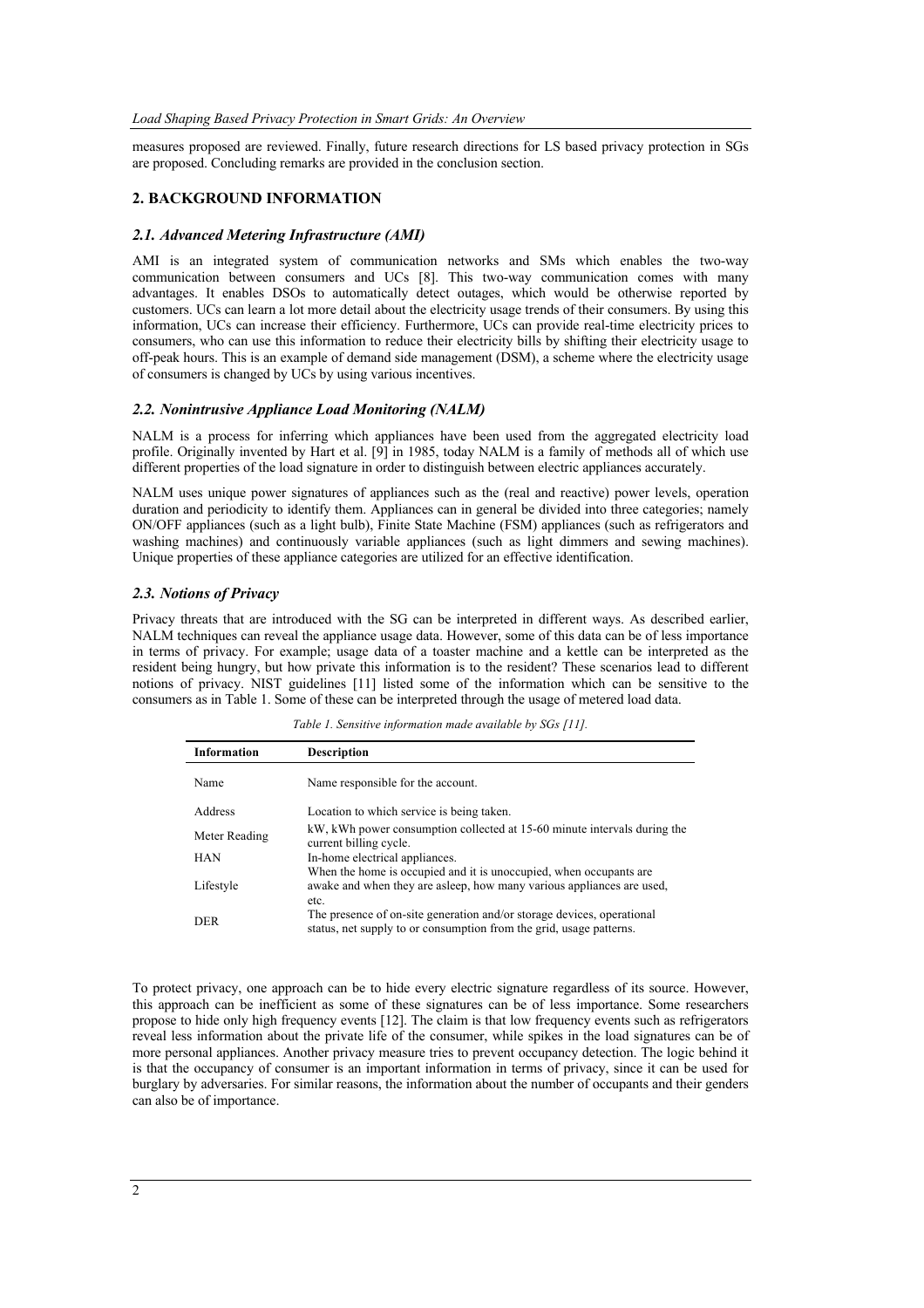# **3. PRIVACY PROTECTION METHODS**

## *3.1. Noise Addition and Differential Privacy*

Adding noise to the metered data is one of the privacy measures which is studied widely in the literature [13]- [20]. Most of these approaches try to achieve or maximize the *differential privacy* (DP), which is a statistical representation of the difference between the original and distorted data.

The main disadvantage of the noise addition is that it causes a mismatch between the metered load and the actual load. This prevents DSOs from rapidly and accurately reacting to outages, and UCs from producing accurate billing services as well as scheduling energy production in a precise manner. Therefore, noise-added consumption data undermines the very benefits of the SG. Access to the real metered data is crucial for setting accurate electricity prices as well as scheduling the energy production for better efficiency.

## *3.2. Data Aggregation and Cryptography*

Data aggregation is another major method which aims to send aggregated multi-house power signatures to the UC so that an individual house's power signature can be hidden. Methods of homomorphic encryption are widely utilized in these studies [21]-[29].

The main drawback of these methods is the computational complexity of cryptographic techniques. Also, there is a need for a Trusted Third Party (TTP) for aggregation and/or encryption of multiple house data. This shifts the privacy concerns towards TTPs. Furthermore, metering multi-house power signatures can harm certain house-specific DSM applications, where each house is provided with individual incentives for changing their electricity usage patterns.

## *3.3. Data Anonymization and Downsampling*

Data anonymization methods mainly focus on using pseudonyms instead of the customer IDs in order to protect their privacy [29], [30]. However, this approach does not protect customers from an adversary monitoring the electricity just outside of their houses.

Downsampling can simply be defined as reducing the frequency of metering energy data, so that smallduration appliance usage is hidden under the time-aggregated metered data. This method is shown to reduce the effectiveness of NALM methods [31] However; downsampling also hides the near-real-time electricity usage from the UCs and DSOs, reducing the effectiveness of the DSM applications and causing late responses to the failures.

## *3.4. Load Shaping*

Load Shaping (LS) methods differ from the other approaches by sending the actual electricity usage data frequently and per-house basis. Therefore, LS eliminate the shortcomings of other methods. LS methods use household amenities (such as batteries, PEVs, RESs, shiftable appliances) in order to mask the real energy consumption of consumers. In the next section, the existing LS techniques are presented.

## **4. LOAD SHAPING BASED PRIVACY PROTECTION TECHNIQUES**

## *4.1. Best Effort (BE)*

Initially proposed by Kalogridis et al. [32], the Best Effort (BE) method tries to keep the load demand of the house as steady as possible with the help of a rechargeable battery (RB). This method results in a completely flat metered load if the capacity of the RB is big enough.

Three different privacy metrics are proposed in [32]: Relative Entropy (or Kullback-Leibler Divergence), clustering analysis and regression analysis. The efficiency of the method is evaluated by using these three metrics.

## *4.2. Non-intrusive Load Leveling (NILL)*

McLaughlin et al. [33] proposed a LS method which uses a household RB to mask the appliance load signatures. Unlike BE method, where the metered load exposes appliance signatures when the battery is empty or full, NILL aims to maintain a steady load no matter the amount of energy stored in the RB. To achieve this, NILL adopts three target load levels. The algorithm chooses one of these levels according to the charging state of the battery. If the battery is close to full capacity and the load is below the steady state load K<sub>ss</sub>, NILL chooses the *high recovery* state K<sub>H</sub> which sets the target metered load to a lower value. Therefore, the appliance load signatures are still masked, while the battery is not overcharged. Similarly, in *low recovery*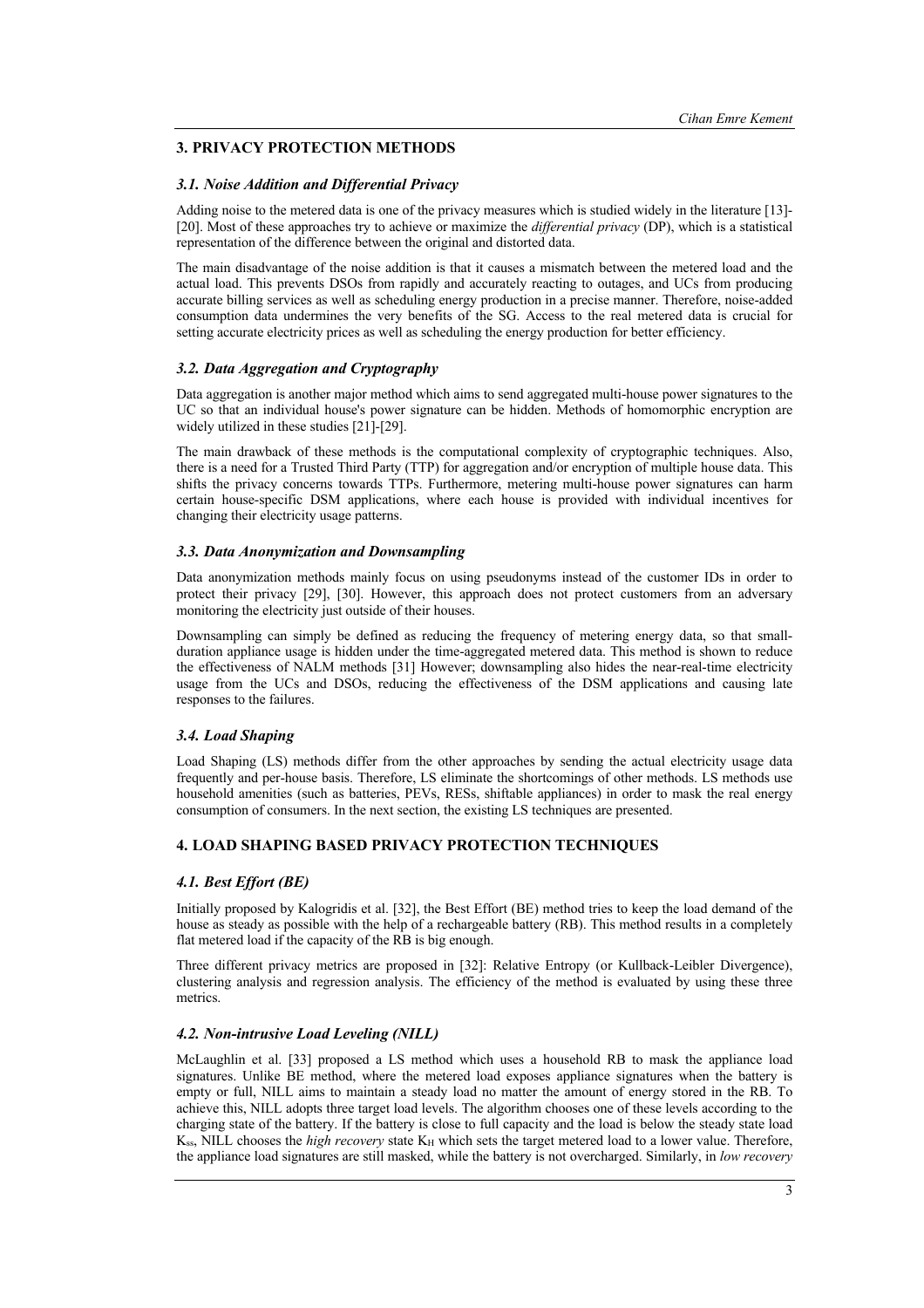state, the target metered load is set to a higher value so that the battery is charged while a constant metered load is maintained. The algorithm updates its  $K_{ss}$  each time a low recovery or high recovery state is visited.

In [33], privacy performance is measured by the number of features (i.e. changes in the energy consumption between adjacent time slots) and empirical entropy.

## *4.3. Tolerable Deviation (TD)*

Tolerable Deviation (TD) strategy aims to keep the metered load *within* a certain limit of a target load. Introduced in [34], the idea is that small amounts of change in the metered load do not leak information about the appliances, and hence do not violate privacy.

In the study, the authors propose two different metrics for privacy: Number of (non-tolerable) changes in the metered load, and the mutual information between the actual load and the metered load [34].

## *4.4. Stepping*

Stepping method in [35] also utilizes a RB for LS. Similar to BE and NILL, this technique maintains a flat load until it is forced to change it. The change in the metered load is only allowed as a multitude of a certain step size.

The privacy performance of the stepping algorithms in [35] is measured in terms of the mutual information metric.

## **5. AMENITIES USED FOR LOAD SHAPING**

## *5.1. Renewable Energy Sources (RESs)*

## *5.1.1. Photovoltaic Energy (PVE)*

Photovoltaic energy (PVE) is one of the major sources of clean electricity. With the expansion of smart grid, more and more distributed PVE plants are expected to be integrated to the grid. With the decreasing cost of photovoltaic panels, the number of PVE producing houses is expected to increase [36].

In addition to reducing the electricity bill, PVE can also be used to mask some of the household energy usage. One shortcoming is, however, is the unpredictability of the PVE production. If the house is not equipped with a rechargeable battery (RB) or the capacity of the RB is not large enough, some of the excess PVE can be wasted.

## *5.1.2. Wind Energy (WE)*

Another common RES which can be used for LS is wind energy. Wind energy is produced from the natural air flow by using a turbine to convert mechanical energy into electrical energy. It accounts for more than one percent of the overall electricity production worldwide [36]. SG enables distributed WE production by consumers. Therefore, WE can be used by households to mask the changes in their load demand. However, similar to PVE, WE is also unpredictable and in the absence of a RB it can only be used to mask the load at the instant it is generated.

## *5.2. Rechargeable Batteries (RB)*

Household batteries are expected to be a fundamental part of the Smart Homes (SHs) of the SGs. They can be used for privacy, as well as they are used for storing excess energy from RESs and for storing energy when it is cheaper in order to reduce the bill of the consumers.

However, using RBs impose a certain cost on the consumers [12]. They require a long time for an acceptable return of investment [37]. Also, the depreciation period of RBs are around 20 years [37], therefore it is not a one-time investment. Considering the installment and maintenance costs of RBs as well as their charging/discharging inefficiency are important when consumers invest in RBs either for profit or for privacy. Also, one should note that the capacity of RB has an impact of the effectiveness of LS methods. In order for LS methods to work efficiently, a large capacity RB is generally needed.

# *5.3. Shiftable Appliances*

Appliances in a household can be categorized into four types: time-shiftable, power-shiftable, time and power shiftable, and non-shiftable [38]. The operation time slots of time-shiftable appliances can be changed for load shaping in order to improve privacy at the cost of reducing the comfort of consumers. Similarly, power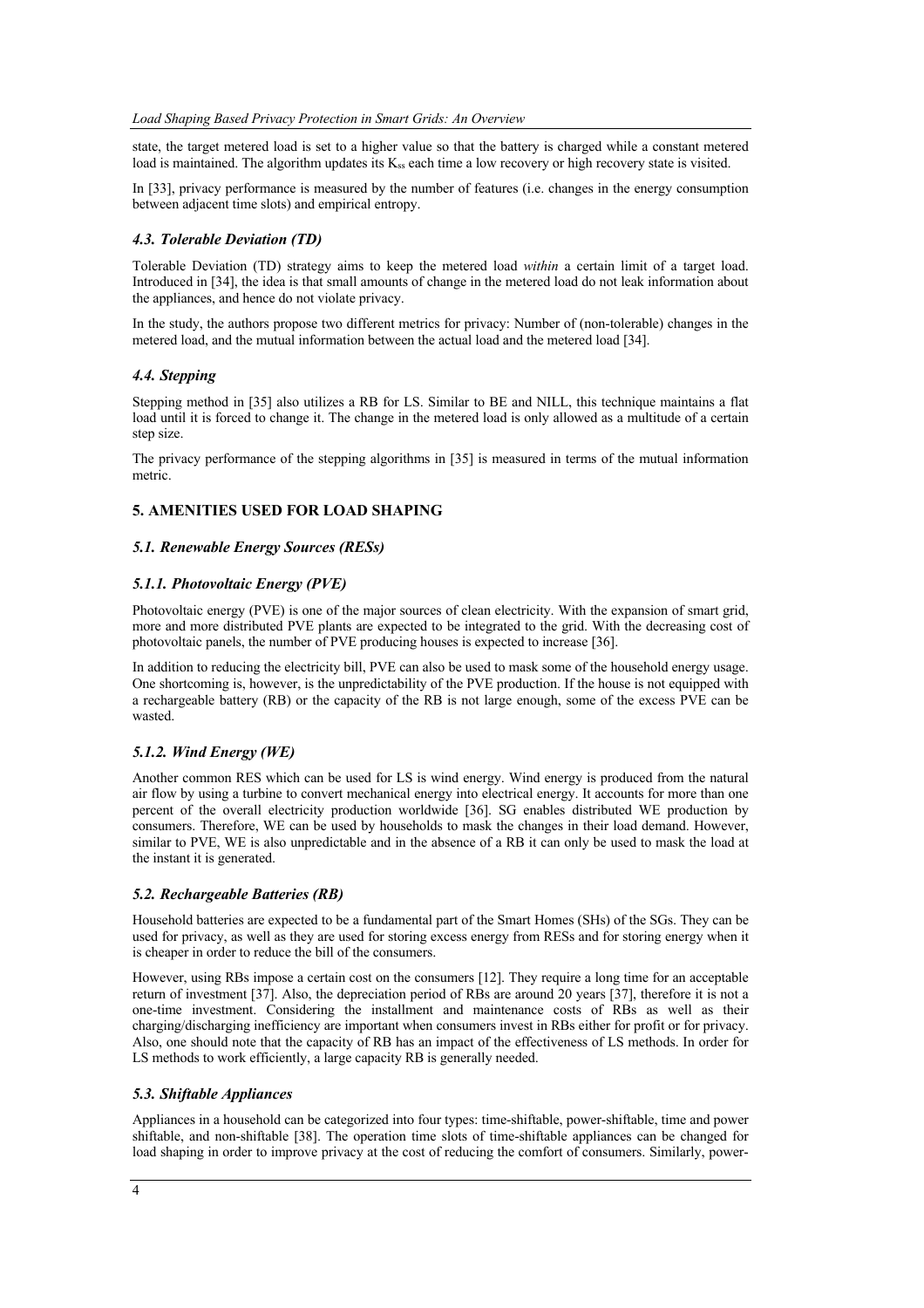shiftable appliances' power consumption can be modified to achieve the desired privacy. Note that some appliances such as Plug-in Electric Vehicles (PEVs) can be both time-shiftable and power-shiftable.

## *5.4. Plug-in Electric Vehicles (PEVs)*

PEVs differ from the other (time and power shiftable) appliances in a house because they can draw energy from the grid *and* provide electricity for the other appliances thanks to their large-capacity internal batteries. Therefore, they can be used to shape the metered load for privacy just like a RB [39]. One important downside of using PEVs for privacy is that their primary purpose is different from that of RBs. A house can drain its RB for the purpose of cheap energy or privacy; however it may not be able to do so with PEVs because PEVs need to be sufficiently charged when the consumers need to use them.

## *5.5. Thermal Energy Storages - Combined Heat and Power*

Majority of households are equipped with a form of thermal energy storage (TES), which is used either for heating or for supplying hot water to the house [40]. Therefore, TESs that are driven by electricity can be used as a thermal battery to hide load signatures. TESs are generally well-insulated, and hence energy efficient. However, a disadvantage of using TESs is that they convert energy in one direction only (electric energy to heat energy). Therefore, they can only be used to increase the load for certain time slots.

To mitigate the shortcomings of TESs, combined heating and power (CHP) devices are proposed in the literature [40]. The main advantage of CHPs is that they can generate both power and heat from various sources such as RESs and natural gas. In [40], cooling capability is also added to the CHP and the system is called combined cooling, heating and power unit (CCHP).

## **6. PRIVACY PERFORMANCE METRICS**

## *6.1. Information Theoretic Metrics*

#### *6.1.1. Mutual Information (MI)*

In information theory, the mutual information (MI) is a metric between two sets of data which quantifies how much information of a set of data can be obtained by observing the other. In case of smart grid privacy, the mentioned two sets of data are the metered load and the actual load. Many studies including [34], [35] and [41] utilize the MI as a performance metric. However, the rationale behind using MI as a metric is not clear, as NALM methods use various techniques such as edge detection and clustering to identify individual appliances, and having a lower MI does not always guarantee that the load signatures of appliances are hidden.

## *6.1.2. Relative Entropy (RE)*

Also known as Kullback-Leibler Divergence (KLD), relative entropy (RE) is also a metric which is used to distinguish a probability distribution from another. It measures the expected number of bits (of data) lost between a distribution and another distribution, which is the approximation of the first one. In case of measuring privacy, the first distribution is the actual load and the second distribution is the metered load. Thus, KLD gives us the information lost by changing the actual load with the metered load. Many studies including [32] and [42] use RE as a performance metric.

## *6.2. Statistical Metrics and Correlation Coefficients*

## *6.2.1. Mean Square Error (MSE)*

In statistics, mean square error (MSE) measures the average of the squared distances between a set of data and its estimation. In the smart grid literature, it is used as a privacy metric where the set of data is the actual consumption and the estimation is the metered load [43]. Although it measures the distance between the metered and the actual load, a high MSE does not guarantee a high privacy, as privacy is not directly related with the distance between the two sets of data.

## *6.2.2. Coefficient of Determination (CoD)*

Various correlation coefficients (CCs) such as Fisher correlation coefficient (FCC), Matthews correlation coefficient (MCC) and Pearson correlation coefficient (PCC) are also used for measuring privacy in smart grids [32], [44]. Similar with the CoD, CCs also measure the relationship between two sets of data. The difference between CCs and the CoD is that correlation coefficients measure the linear correlation between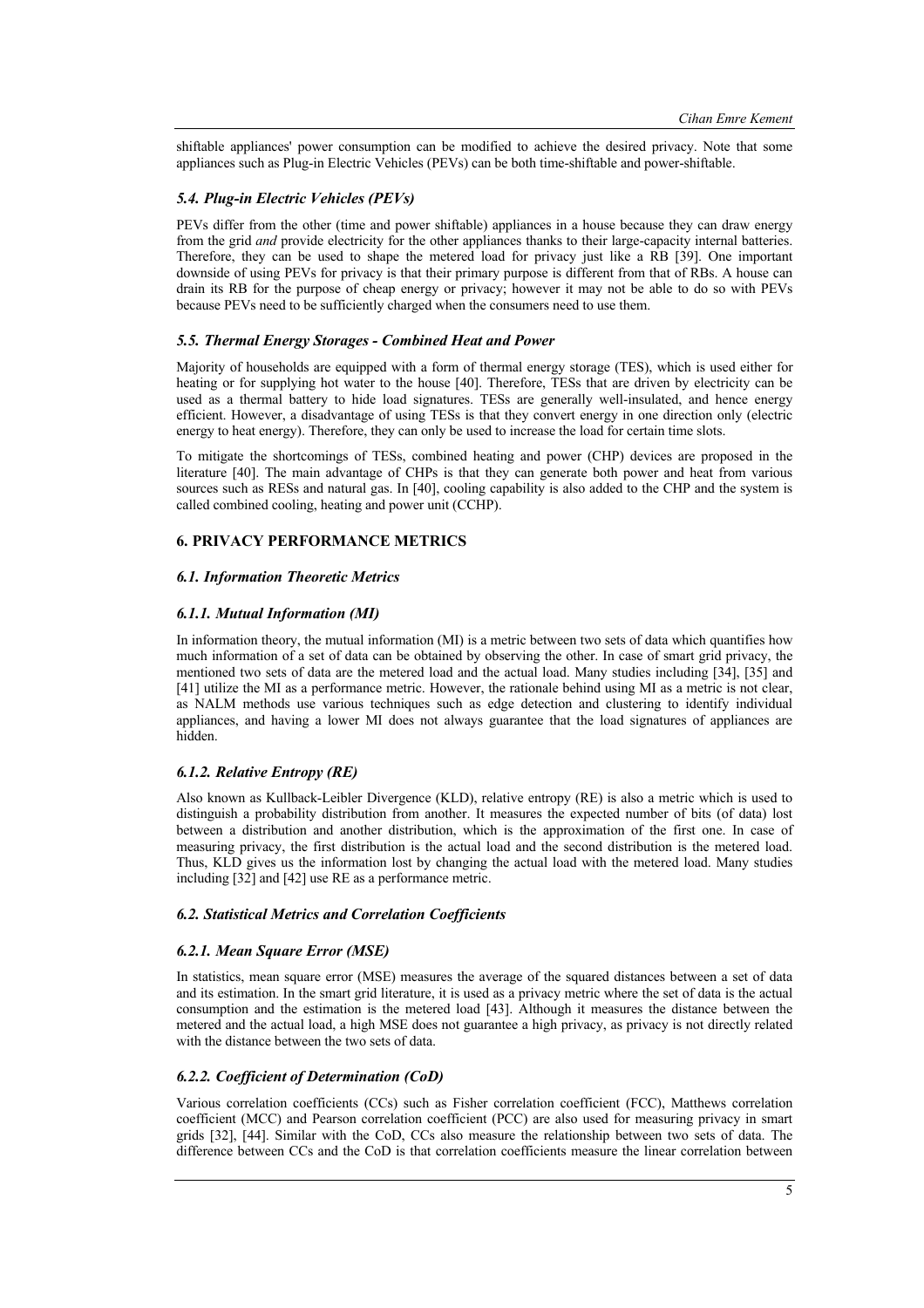two variables. In case of smart grid privacy, they are used to measure the correlation between the metered load and the actual load.

## *6.3. Empirical Metrics*

## *6.3.1. Number of Changes (NoC)*

Since NALM methods generally look for the changes in the load signature and match them with the change in the load caused by individual appliances, some of the studies use the number of changes (NoC) in the load signature between each time slot in order to measure the performance of their methods [10], [33]. In this case, 0 is the best possible outcome, which indicates a completely flat load. The more changes there are in the load, the worse the method's performance in terms of privacy is. However, this metric is not able to measure privacy directly, similarly to the previously mentioned metrics.

## *6.3.2. Cluster analysis*

Cluster analysis is the grouping a set of data such that the data in the same group are more similar to each other, compared to the data from the other groups. In [32], cluster analysis is used to measure the privacy, where clustering is made by using the changes in the actual load data first and then by using the changes in the metered load; and the number of correct classifications in the latter one is counted. The more correct classifications there are, the worse the performance is. This metric is one of the most accurate ones for measuring privacy, as it runs a NALM method on the actual and metered load and calculates the difference. However, this metric is computationally more complex than the other metrics, as it employs machine learning techniques for clustering. In addition, there are numerous NALM methods in the literature, hence having a high privacy against cluster analysis cannot indicate high privacy against all of the NALM methods.

## *6.4. Combined Metrics*

In [7], a combination of three performance metrics, namely NoC, CoD and RE, is used to derive a combined performance metric. This approach can be beneficial for an accurate measurement of privacy, as none of the metrics alone can guarantee an accurate measurement. However, further analysis is needed to assess if using the combination of more than one metrics yields in a more accurate measurement of privacy than those obtained by using one of the singular metrics.

## **7. POSSIBLE RESEARCH DIRECTIONS FOR PRIVACY IN SMART GRIDS**

## *7.1. Definition of Privacy*

As discussed in this paper, there are various information that can be inferred from monitoring the load demand of the consumers. Some of this information can be sensitive to a type of consumer, whereas another consumer may not be interested in protecting them. Therefore, which information is important to which type of customer should be assessed and the research should focus on protecting this particular information. This is where sociology and power systems engineering disciplines can join forces. An example study in the field of sociology is presented in [47], where authors try to assess which type of information that people want to be protected against adversaries in case of SGs.

## *7.2. Commercial Privacy vs. Residential Privacy*

Another issue that should be addressed is the privacy needs of commercial or industrial consumers and residential customers. An industrial or commercial company might want to hide different information compared to the residential users (such as shift hours, product design changes etc.). Also, their adversaries can be very different than that of residential consumers (such as rival companies, intelligence agencies, etc.). Therefore, privacy for commercial and industrial customers should be considered separately from the residential ones.

## *7.3. One Privacy Measure for All*

The literature on smart grid privacy does not use a single privacy measure as discussed earlier. This is partly because none of the existing metrics is able to accurately measure protection against NALM techniques. Coming up with an accurate privacy measure for smart grid privacy methods is an open research area.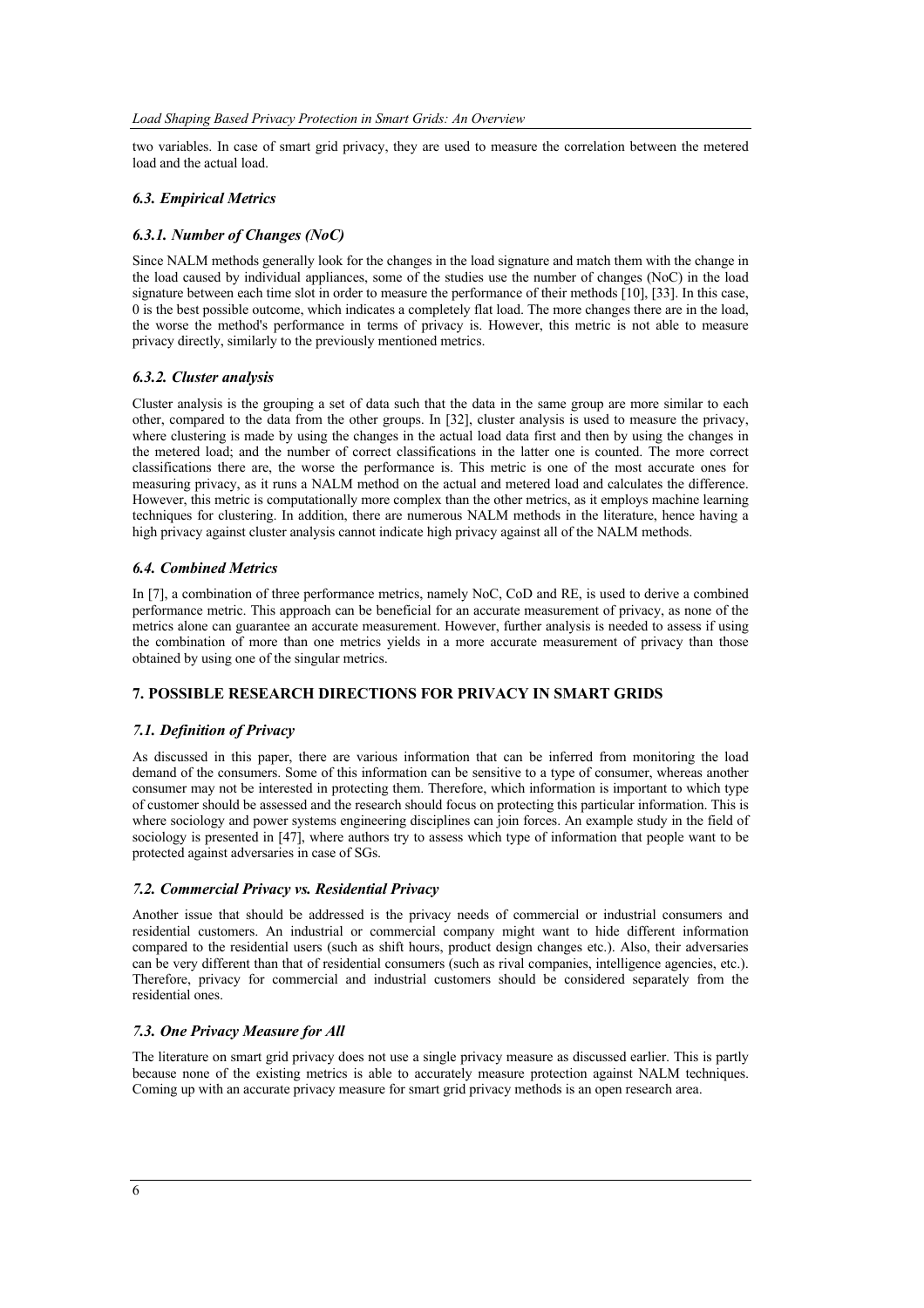#### *7.4. Opting out of Smart Grid*

The acceptance of the smart grid by the public is an important issue, as this new technology arises new questions in peoples' minds, especially in terms of privacy [48]. Some EU countries such as Netherlands integrate an option for the consumers to "opt-out" from smart grid, which means they can turn on and off smart grid functionality as they want [49]. This flexibility comes with complexity in both the design and the operation of the smart grid. Current literature assumes that all of the consumers are part of the smart grid scheme. Therefore, the issues that arise with dynamic customers are yet to be addressed by the research community.

# **8. CONCLUSION**

Smart grid comes with many advantages, thanks to its ability to convey both power and information between its constituents. Detailed power usage data of consumers enable a more efficient power production as well as customized and more profitable services for the consumers. On the other hand, high frequency metered load data can be used by adversaries to break it down to individual appliance usage data, which can be used against the consumers' consent. Therefore, there are many techniques proposed in the literature to mitigate this privacy problem.

This paper presented an overview of existing privacy protection techniques, as well as the means that can be used for ensuring privacy and the privacy metrics. A categorization of existing techniques was provided along with their advantages and disadvantages. The privacy metrics used in the literature and the logic behind using them were explained. Household amenities that can be used for load shaping and hence providing privacy were presented. Possible research directions concerning privacy protection in smart grids were also provided in order to shed light upon the future of the topic.

## **REFERENCES**

- [1]. D. Alahakoon and X. Yu, "Smart electricity meter data intelligence for future energy systems: A survey," *IEEE Trans. Ind. Informat.*, vol. 12, no. 1, pp. 425–436, Feb. 2016.
- [2]. P. McDaniel and S. McLaughlin, "Security and privacy challenges in the smart grid," *IEEE Sec. Priv.*, vol. 7, no. 3, pp. 75–77, May. 2009.
- [3]. F. G. Marmol, C. Sorge, O. Ugus, and G. M. Perez, "Do not snoop my habits: preserving privacy in the smart grid," *IEEE Commun. Mag.*, vol. 50, no. 5, pp. 166–172, May. 2012.
- [4]. S. Uludag, S. Zeadally, and M. Badra, *Techniques, Taxonomy, and Challenges of Privacy Protection in the Smart Grid.* Springer, Oct.2015, pp. 343–390.
- [5]. M. A. Lisovich, D. K. Mulligan, and S. B. Wicker, "Inferring personal information from demand-response systems," *IEEE Sec. Priv.*, vol. 8, no. 1, pp. 11–20, Jan. 2010.
- [6]. Z. Wang and G. Zheng, "Residential Appliances Identification and Monitoring by a Nonintrusive Method," *IEEE Trans. Smart Grid*, vol. 3, no. 1, pp. 80–92, Mar. 2012.
- [7]. C. E. Kement, H. Gultekin, B. Tavli, T. Girici, and S. Uludag, "Comparative analysis of load-shaping-based privacy preservation strategies in a smart grid," *IEEE Trans. Ind. Informat.*, vol. 13, no. 6, pp. 3226–3235, Dec. 2017.
- [8]. R. R. Mohassel, A. Fung, F. Mohammadi, and K. Raahemifar, "A survey on advanced metering infrastructure," *International Journal of Electrical Power & Energy Systems*, vol. 63, pp. 473–484, 2014.
- [9]. G. W. Hart, "Prototype nonintrusive appliance load monitor," in *MIT Energy Laboratory Technical Report, and Electric Power Research Institute Technical Report*, 1985.
- [10]. G. W. Hart, "Nonintrusive appliance load monitoring," *Proc. IEEE*, vol. 80, no. 12, pp. 1870–1891, 1992.
- [11]. V. Y. Pillitteri and T. L. Brewer, "Guidelines for smart grid cybersecurity," Tech. Rep., 2014.
- [12]. G. Giaconi, D. Gunduz, and H. V. Poor, "Privacy-aware smart metering: Progress and challenges," *IEEE Signal Processing Magazine*, vol. 35, no. 6, pp. 59–78, 2018.
- [13]. J. Zhao, T. Jung, Y. Wang, and X. Li, "Achieving differential privacy of data disclosure in the smart grid," in *IEEE INFOCOM 2014-IEEE Conference on Computer Communications.* IEEE, 2014, pp. 504–512.
- [14]. Z. Zhang, Z. Qin, L. Zhu, J. Weng, and K. Ren, "Cost-friendly differential privacy for smart meters: Exploiting the dual roles of the noise," *IEEE Transactions on Smart Grid*, vol. 8, no. 2, pp. 619–626, 2016.
- [15]. Z. Yang, P. Cheng, and J. Chen, "Differential-privacy preserving optimal power flow in smart grid," *IET Generation, Transmission & Distribution*, vol. 11, no. 15, pp. 3853–3861, 2017.
- [16]. E. Liu and P. Cheng, "Mitigating cyber privacy leakage for distributed dc optimal power flow in smart grid with radial topology," *IEEE Access*, vol. 6, pp. 7911–7920, 2018.
- [17]. R. Pal, P. Hui, and V. Prasanna, "Privacy engineering for the smart micro-grid," *IEEE Transactions on Knowledge and Data Engineering*, vol. 31, no. 5, pp. 965–980, 2019.
- [18]. H. Cao, S. Liu, Z. Guan, L. Wu, and T. Wang, "Achieving differential privacy of data disclosure from non-intrusive load monitoring in smart grid," in *International Symposium on Cyberspace Safety and Security*. Springer, 2017, pp. 32–42.
- [19]. X. Lou, R. Tan, D. K. Yau, and P. Cheng, "Cost of differential privacy in demand reporting for smart grid economic dispatch," in *IEEE INFOCOM 2017-IEEE Conference on Computer Communications*. IEEE, 2017, pp. 1–9.
- [20]. P. Barbosa, A. Brito, and H. Almeida, "A technique to provide differential privacy for appliance usage in smart metering," *Information Sciences*, vol. 370, pp. 355–367, 2016.